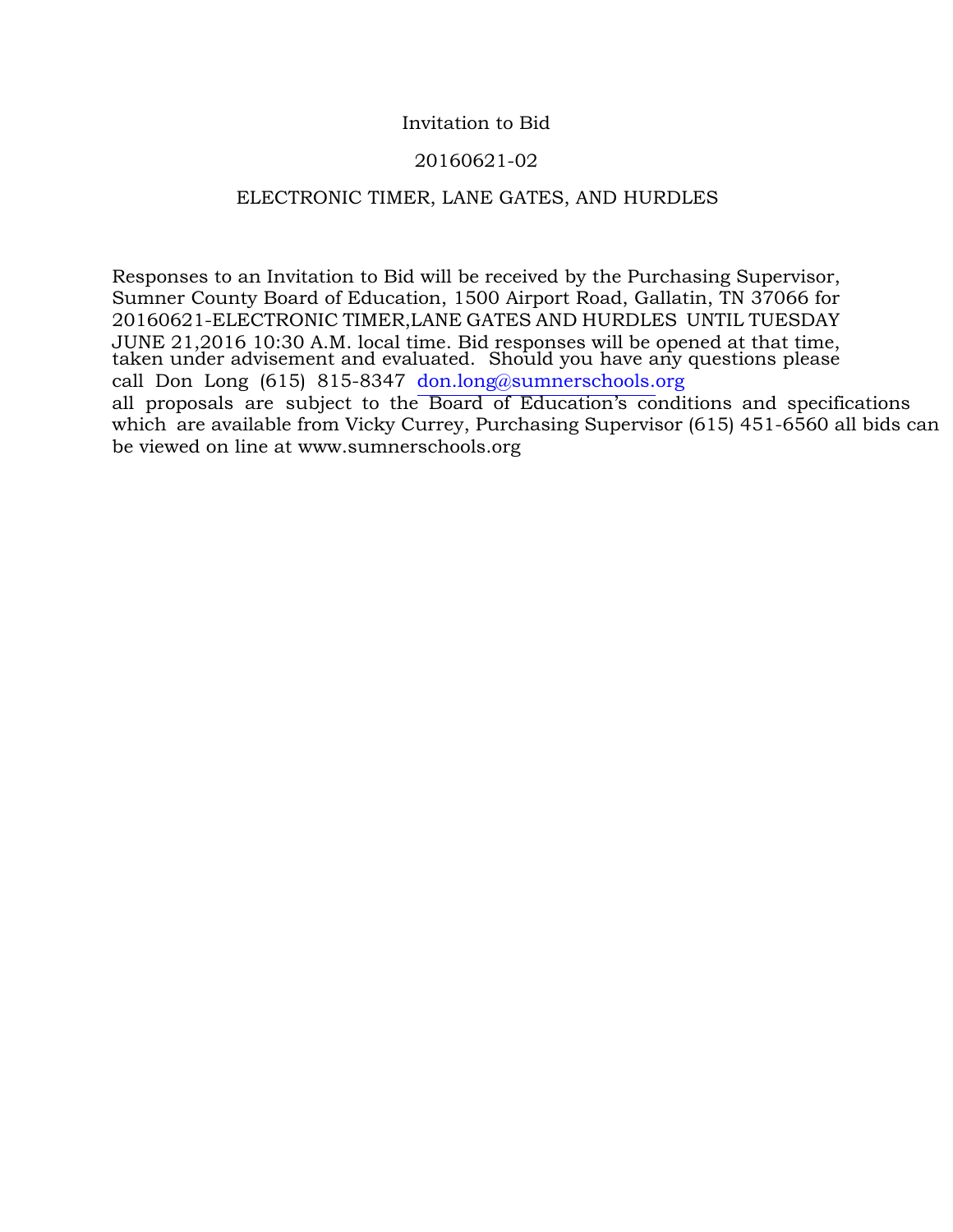#### **NOTICE TO RESPONDENTS**

Responses to an Invitation to Bid will be received by the Purchasing Coordinator in the SUPORT SERVICE FACILITY CONFERENCE ROOM, Sumner County Board of Education, 1500 Airport Road Gallatin, TN 37066. They will be received until **10:30 A.M. Local Time Tuesday June 21, 2016** for **ELECTRONIC TIMER, LANE GATES AND HURDLES** , at which time the responses will be opened, taken under advisement and evaluated. *BIDS WILL BE POSTED ON www.sumnerschools.org* -------------------------------------------------------------------------------------------------------------------------------

#### **GENERAL REQUIREMENTS AND CONDITIONS**

- 1. The Sumner County Board of Education reserves the right to accept or reject any and/or all responses in whole or in part, and to waive informalities therein.
- 2. Any responses received after the scheduled closing time for the receipt for responses will not be considered.
- 3. If a mistake is discovered after the responses are received, only the Sumner County Board of Education may allow the respondent to withdraw the entire response.
- 4. Partial payments will not be approved unless justification for such payment can be shown. Terms will be net 30 days.
- 5. Payment will not be made until the said **Electronic Timer, Lane Gates and Hurdles** are inspected and approved as meeting all specifications by persons appointed by the Sumner County Board of Education.
- 6. Responses submitted must be in a sealed envelope and marked on the outside as follows: **RESPONSE: 20160621-02 ELECTRONIC TIMER, LANE GATES AND HURDLES DEADLINE: 10:30 A.M. TUESDAY JUNE 21, 2016**
- 7. Facsimile responses will not be considered.
- 8. If a successful bidder violates any terms of their bid, the contract, school board policy or any law they may be disqualified from bidding for a period of two years for minor violations or longer for major violations. Bids from disqualified bidders will not be accepted during the period of disqualification.
- 9. Prices quoted on the response (if any) are to be considered firm and binding until the said **ELECTRONIC TIMER, LANE GATES AND HURDLES** are in the possession of the Sumner County Board of Education.
- 10. No purchase or contract is authorized or valid until the issuance of a Board Purchase Order in accordance with Board Policy. No Board Employee is authorized to purchase equipment, supplies or services prior to the issuance of such a Purchase Order.
- 11. Any deviation from these stated terms, specifications and conditions must be coordinated with and approved in writing by the Purchasing Coordinator, Vicky Currey (615) 451-6560.
- 12. All bids that exceed \$25,000 must have the Company Name, License Number, Expiration Date thereof and License Classification of Contractor listed on outside of sealed envelope. As required by State of Tennessee Code Annotated 62-6-119.
- 13. The awarded bidder will be required to post a performance and payment bond in the amount of 25% of the contract price if it exceeds \$100,000 as stated by State of Tennessee Code Annotated 12-4-201.
- 14. If the project cost in excess of \$25,000 a performance bond must be secured by the requesting party in an amount equal to the market improvement value.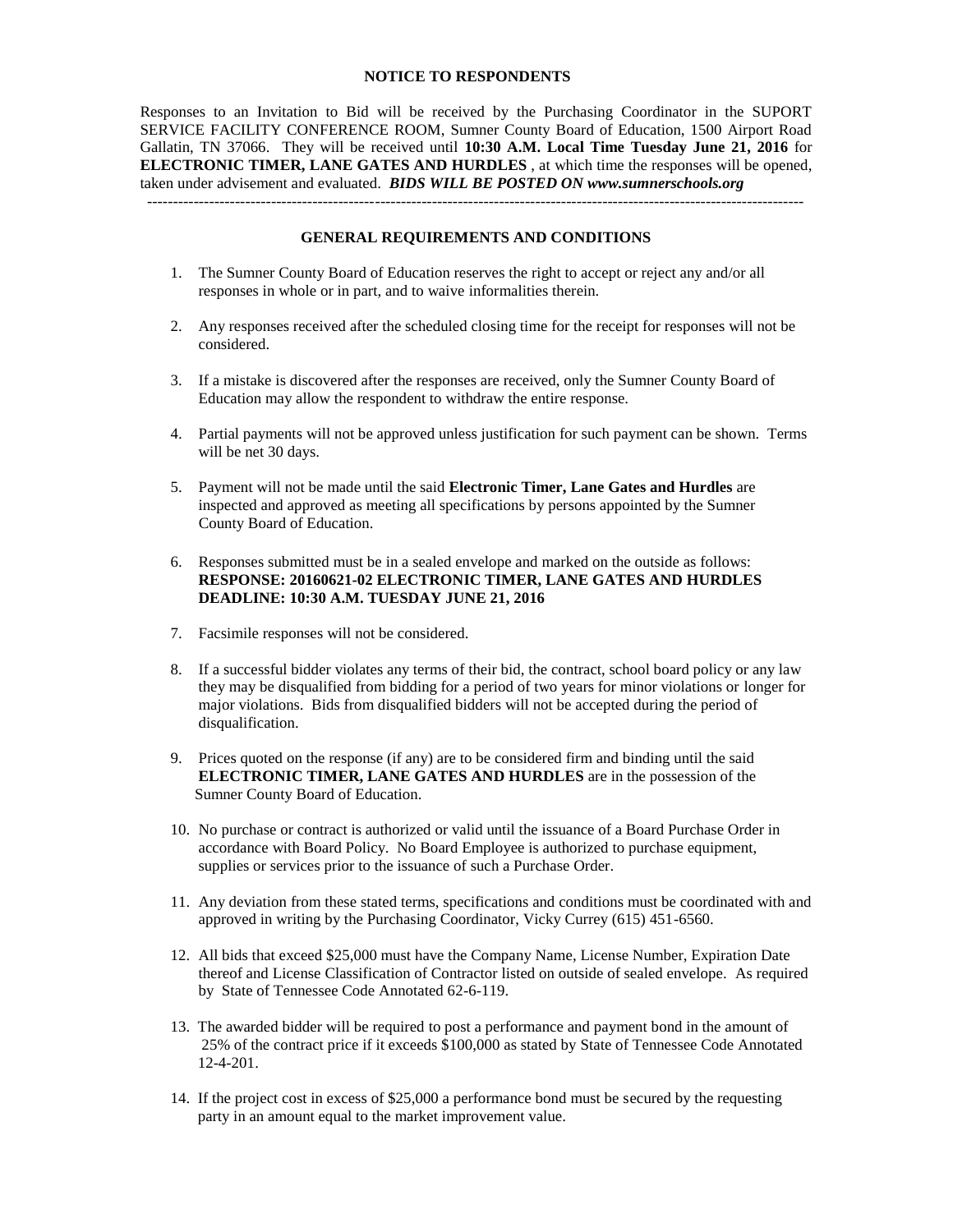## **Sumner County Schools Electronic Fully Automatic Timer Specifications**

## **EQUIPMENT INCLUDED**

**A.** Provide all equipment and materials, and do all work necessary to furnish the athletic equipment, as specified herein. Athletic equipment shall include, but not be limited to a complete FINISH LYNX Gold Package Fully Automatic Timing System, or equal, for use at the track at Hendersonville High School, 123 Cherokee Road, Hendersonville TN 37075.

#### **Provide:**

| <b>Package Contents</b>                                                    | Gold                     |
|----------------------------------------------------------------------------|--------------------------|
| <b>Upgradeable to a Higher Specification:</b>                              | <b>YES</b>               |
| <b>Number of Photo-Finish Cameras:</b>                                     |                          |
| o Primary EtherLynx Camera Model                                           | 5L500 Vision             |
| o Standard Frame Rate (frames per sec.)                                    | 2,000                    |
| o Lens                                                                     | <b>Motorized</b><br>Zoom |
| ⊙ EasyAlign™ - Full-Frame Video<br>Alignment                               | ✓                        |
| o Full-Color Photo-Finish Images                                           |                          |
| o 500' Start Cable & Cabled Start Sensor                                   |                          |
| o All necessary Ethernet & Camera Cables                                   |                          |
| o Water Resistant Housing                                                  |                          |
| o Power over Ethernet Injector                                             | $\sqrt{*}$               |
| o Custom FinishLynx Carrying Case                                          | ✓                        |
| o LynxPad Meet Management Software                                         |                          |
| o Tech Support & 1-Year Renewable<br>Warranty                              |                          |
| o Camera Tripod(s) and Mounting<br>Hardware                                | ✓                        |
| <b>FinishLynx Software</b><br>$\circ$                                      | <b>FULL</b>              |
| ~ Support for RadioLynx Wireless Start                                     |                          |
| - Support for Lynx Software Plug-in(s)                                     |                          |
| $\sim$ Support for Multiple Finish Lynx<br>Cameras                         |                          |
| ~ Support for IdentiLynx 2-D Video<br>Camera                               | ✓                        |
| ~ Scoreboard Interface for Display of<br><b>Running Time &amp; Results</b> | ✓                        |
| ~ Wind Gauge Interface for Automatic<br><b>Wind Reading Data Import</b>    |                          |
| o Print Laminator & 50 Foam Boards                                         |                          |
| o Automatic Capture & Virtual Photocell Plug-in                            | $\checkmark$             |
| O High Resolution (2,000 fps) Images                                       |                          |
| o Remote Positioner (Remote Camera<br>Adjustment)                          | $\checkmark$             |
| Motorized Lens (Remote Lens Adjustment)                                    |                          |
| o RadioLynx Wireless Start System                                          |                          |
| o *Power over Ethernet Network Switch                                      |                          |
| o IdentiLynx Full Frame Video Camera                                       |                          |
| o 9-Digit Alphanumeric Scoreboard                                          |                          |

- Equipment shall be shipped Sumner County Schools, Riggsbee Support Services Building, 1500 Airport Road, Gallatin TN 37066, attention Sr. Project Manager.
- Complete training including set-up, operation, and take down of equipment and software.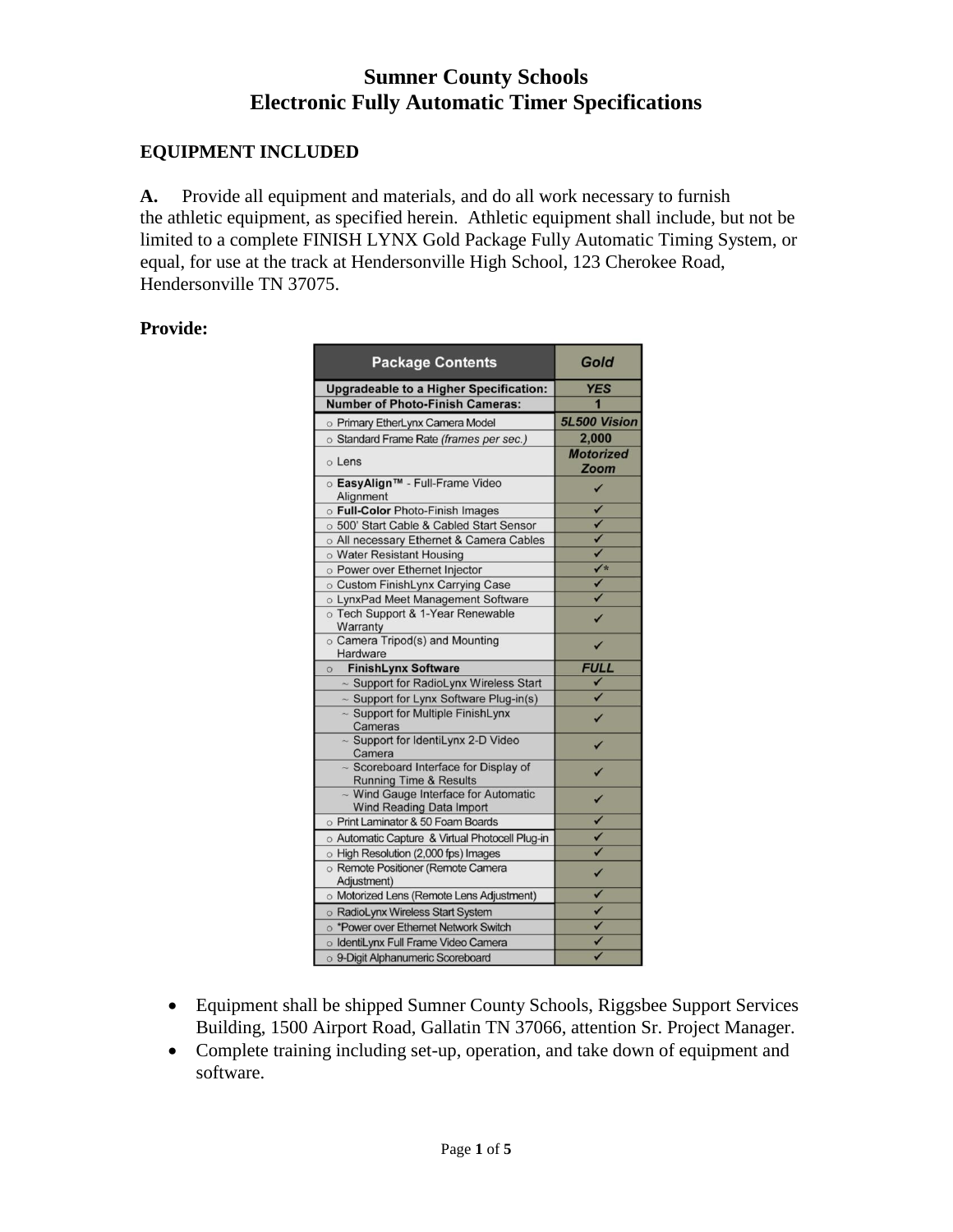# **Sumner County Schools Running Track Lane Gate Specifications**

Athletic Field Equipment - Track and Field Equipment

### **PART 1 GENERAL**

#### **1.01 WORK INCLUDED**

- **A.** Provide all equipment and materials, and do all work necessary to furnish and install the athletic equipment, as specified herein. Athletic equipment shall include, but not be limited to:
	- 1. TFLG002AL Locking Lane Gate Equipment and Accessories, or equal. A set of four (4) gates are required, installed in accordance with manufacturer's specifications in standard locations around the track at Hendersonville High School, 123 Cherokee Road, Hendersonville TN 37075.

#### **1.02 REFERENCES**

- **A.** Comply with applicable requirements of the following standards. Where these standards conflict with other specified requirements, the most restrictive requirements shall govern.
	- 1. National Federation of State High School Associations (NFHS)
	- 2. National Collegiate Athletic Association (NCAA)
	- 3. International Association of Athletics Federations (IAAF)
	- 4. American Sports Builders Association (ASBA)
	- 5. Manufacturers Data and Recommended Installation Requirements

#### **1.03 SUBMITTALS**

#### **A. Manufacturers Product Data**

 1. Provide manufacturers product data prior to actual field installation work, for Owner's representatives review and approval.

#### **B. Shop Drawings**

 1. Provide drawings of the manufacturer's recommended installation and foundation requirements prior to actual field installation work, for Owner's representatives review and approval.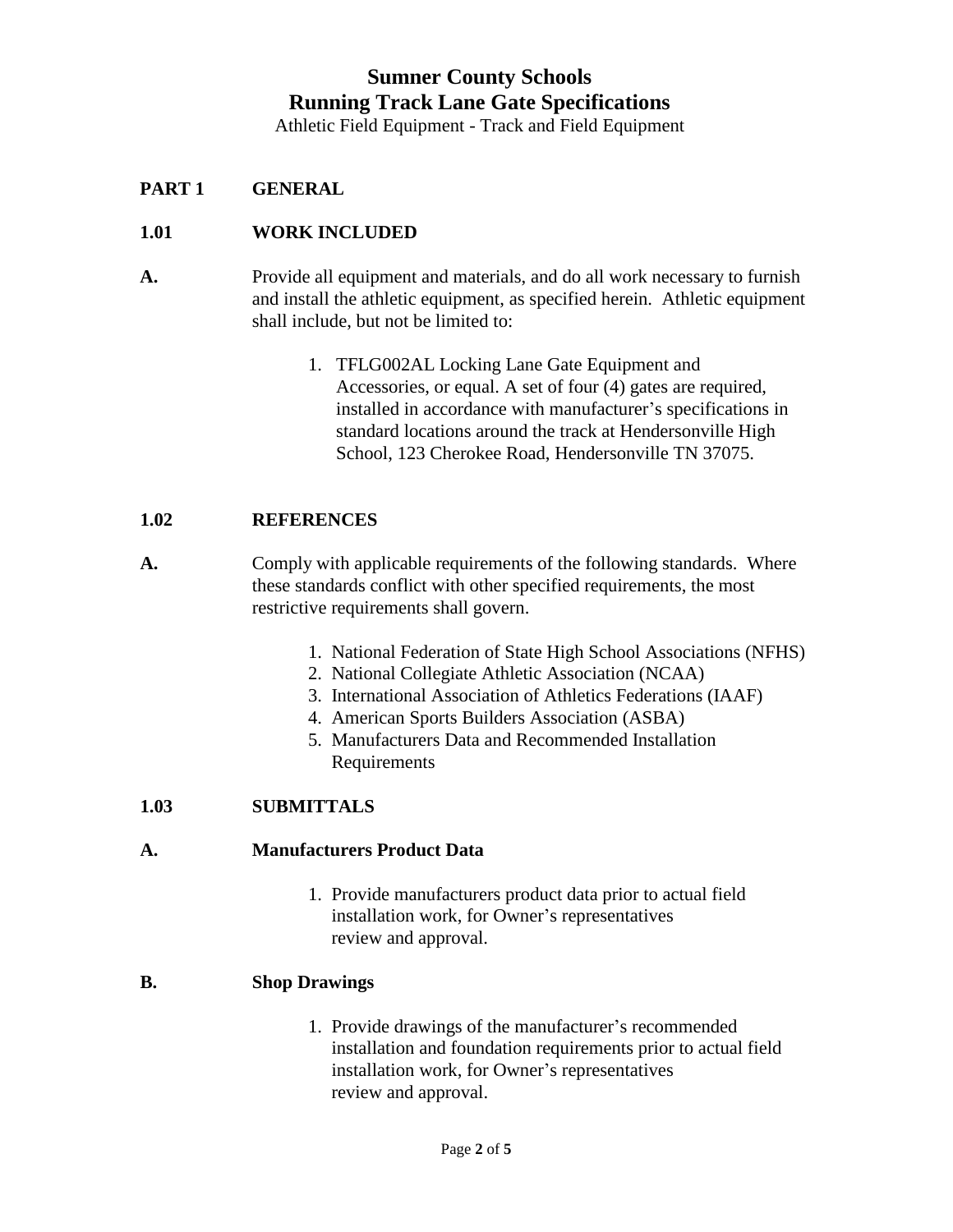## **C. References**

References of previous installtions, including full contact information, shall be included with the bid.

## **1.04 QUALITY ASSURANCE**

**A.** Manufacturers warranties shall pass to the Owner and certification made that the product materials meet all applicable grade trademarks or conform to industry standards and inspection requirements.

## **1.05 PRODUCT DELIVERY AND STORAGE**

**A.** Materials delivered to the site shall be examined for damage or defects in shipping. Any defects shall be noted and reported to the Owners representative. Replacements, if necessary, shall be immediately re ordered, so as to minimize any conflict with the construction schedule. Sound materials shall be stored above ground under protective cover or indoors so as to provide proper protection.

## **PART 2 PRODUCTS**

### **2.01 TFLG002AL Locking Lane Gate Equipment and Accessories**

A. BASE: TFLG002AL, or equal, Locking Lane Gate Equipment and Accessories as Manufactured and/or Supplied by:

> Sportsfield Specialties, Inc. P.O. Box 231 41155 State Highway 10 Delhi, NY 13753 p. 888-975-3343 f. 607-746-8481 [www.sportsfieldspecialties.com](http://www.sportsfieldspecialties.com/)

- B. COMPONENTS: TFLG002AL Locking Lane Gate Equipment, or equal, and Accessories
	- 1. TFLG00AL Locking Lane Gate, or equal:
		- a. Welded Construction, Upright Post Fabricated of 3.5" Schedule 40 Aluminum Pipe (4" O.D.) with 2" x 5" x 1/8" (0.125") Thick Aluminum Horizontal and Diagonal Support
		- b. Standard Powder Coated Gold (Yellow) Finish approved by Owner.
		- c. 30"L Ground Sleeve Fabricated of 4.3" O.D., 4.1" I.D. Aluminum Pipe with Welded Base Plate
		- d. Pad Lockable Lane Gate
		- d. Model Specific Hardware Kit and Installation Instructions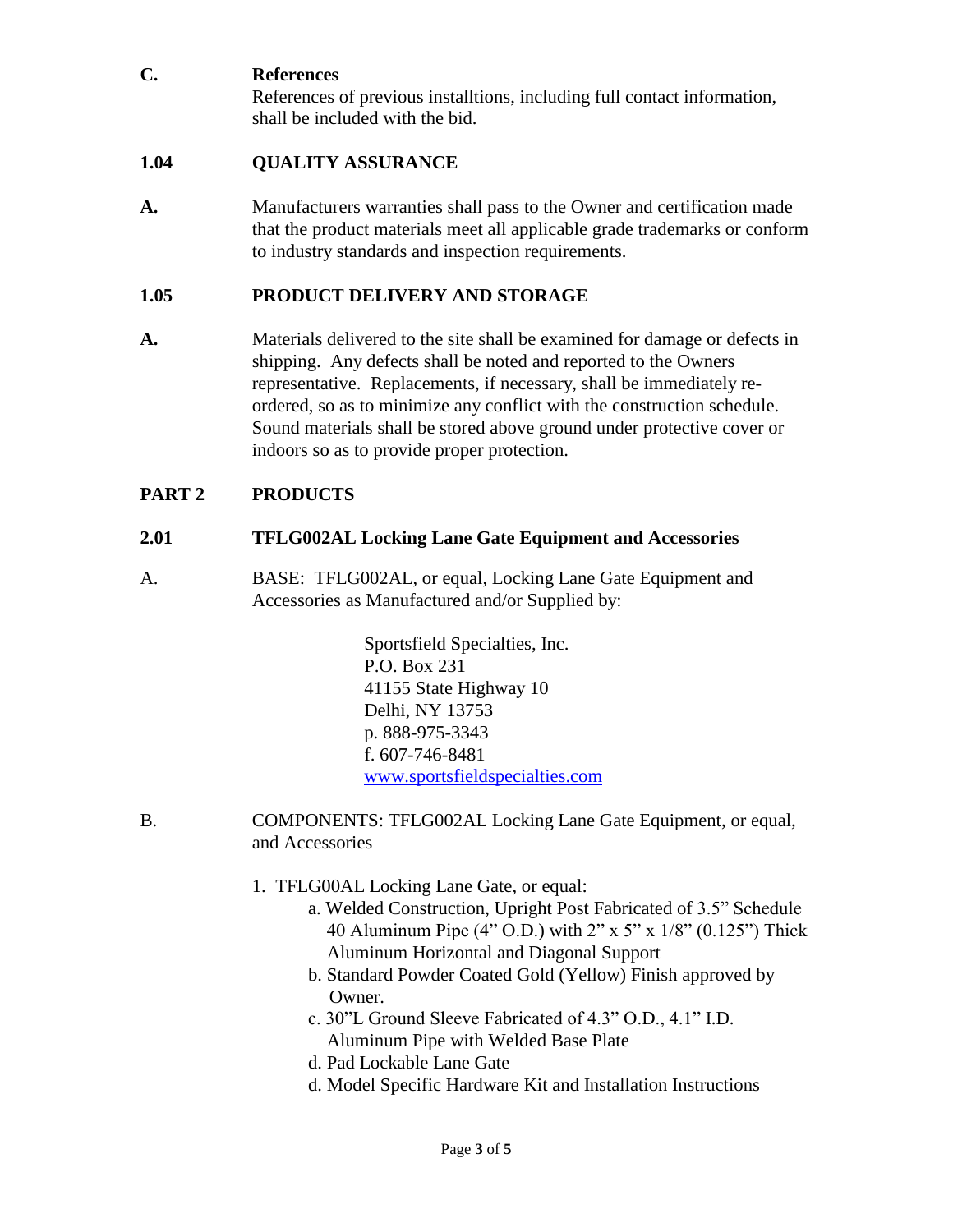2. Miscellaneous Track and Field Equipment and Accessories: a. Official Size IAAF, NCAA and High School Miscellaneous Track and Field Equipment and Accessories

## **PART 3 EXECUTION**

## **3.01 INSTALLATION OF EQUIPMENT**

- **A.** All TFLG002AL Locking Lane Gate Equipment, or equal, and Accessories shall be installed as recommended per manufacturer's written instructions. Concrete anchoring foundations to be determined by others based on local soil conditions and building codes. Installer should have a minimum of five (5) track and field equipment installations or similar experience in the previous three (3) years.
	- END OF LOCKING GATE SECTION -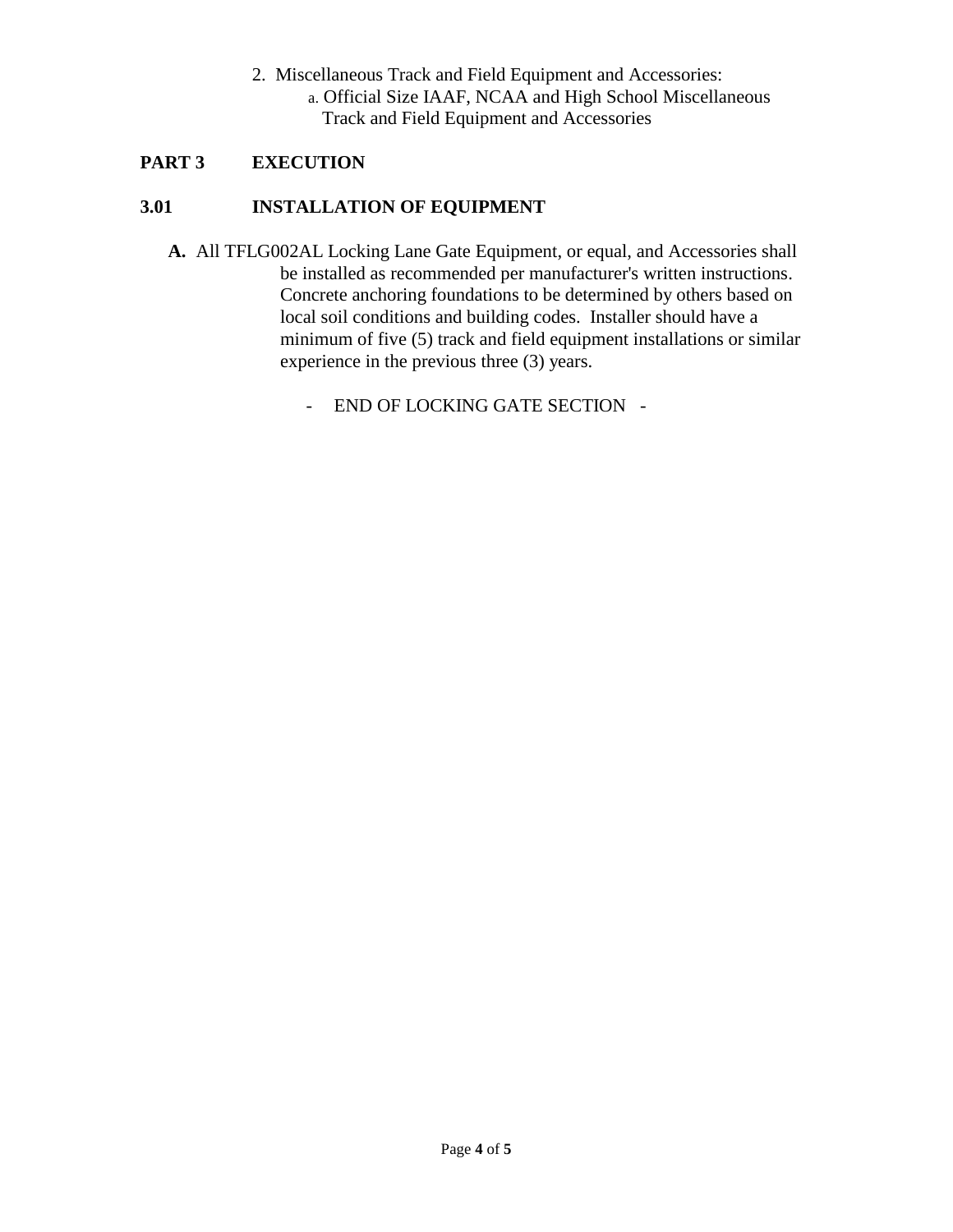# **Sumner County Schools Welded ROCKER HURDLE Specifications**

Athletic Field Equipment - Track and Field Equipment

#### **WORK INCLUDED**

**A.** Provide all equipment and materials, and do all work necessary to furnish the athletic equipment, as specified herein. Athletic equipment shall include, but not be limited to TEN (10) Welded Rocker Hurdles, for use at the track at Hendersonville High School, 123 Cherokee Road, Hendersonville TN 37075.

#### **Provide:**

- Meets all NFHS Rules and Regulations.
- Uprights: Powder coated aluminum tubing ensures rust and erosion protection, and capped for protection of athletes.
- Adjustable Five Pin Height Adjustment: 30", 33", 36", 39" and 42" heights.
- Custom Color powder coated tubes in Gold, approved by owner.
- Top of sleeve capped for safety.
- Base: Galvanized base with welded cross support.
- Counterweights placed to meet pullover force requirements.
- Hurdle boards 41" widths in high impact triple ribbed thermo-plastic.
- Screened with logo to specifications from Owner.
- Includes guarantee against defective material and workmanship.
	- END OF WELDED ROCKER HURDLE SECTION -